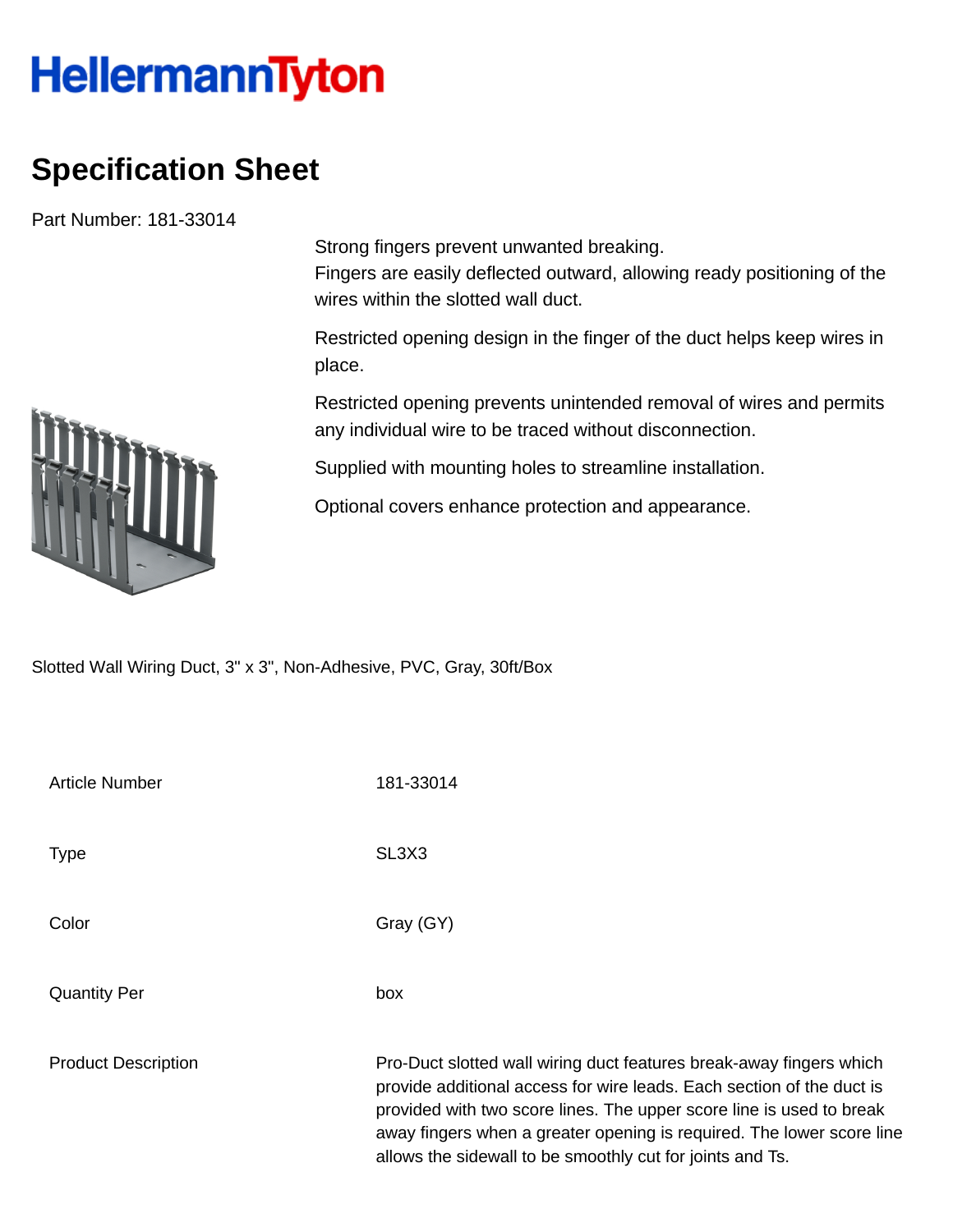| <b>Short Description</b>         | Slotted Wall Wiring Duct, 3" x 3", Non-Adhesive, PVC, Gray, 30ft/Box |  |  |  |  |
|----------------------------------|----------------------------------------------------------------------|--|--|--|--|
| <b>Global Part Name</b>          | SL3X3-PVC-GY                                                         |  |  |  |  |
|                                  |                                                                      |  |  |  |  |
| Length L (Imperial)              | $6.0\,$                                                              |  |  |  |  |
| Length L (Metric)                | 1.83                                                                 |  |  |  |  |
| Width W (Imperial)               | $3.0\,$                                                              |  |  |  |  |
| Width W (Metric)                 | 76.2                                                                 |  |  |  |  |
| Height H (Imperial)              | 3.07                                                                 |  |  |  |  |
| Height H (Metric)                | 77.9                                                                 |  |  |  |  |
| Mounting Hole Centers (Imperial) | 4.0                                                                  |  |  |  |  |
|                                  |                                                                      |  |  |  |  |
|                                  |                                                                      |  |  |  |  |
| Material                         | Polyvinylchloride (PVC)                                              |  |  |  |  |
| <b>Material Shortcut</b>         | <b>PVC</b>                                                           |  |  |  |  |
| Flammability                     | Self-extinguishing                                                   |  |  |  |  |
| Halogen Free                     | No                                                                   |  |  |  |  |
| <b>Operating Temperature</b>     | +122°F (+50°C)                                                       |  |  |  |  |